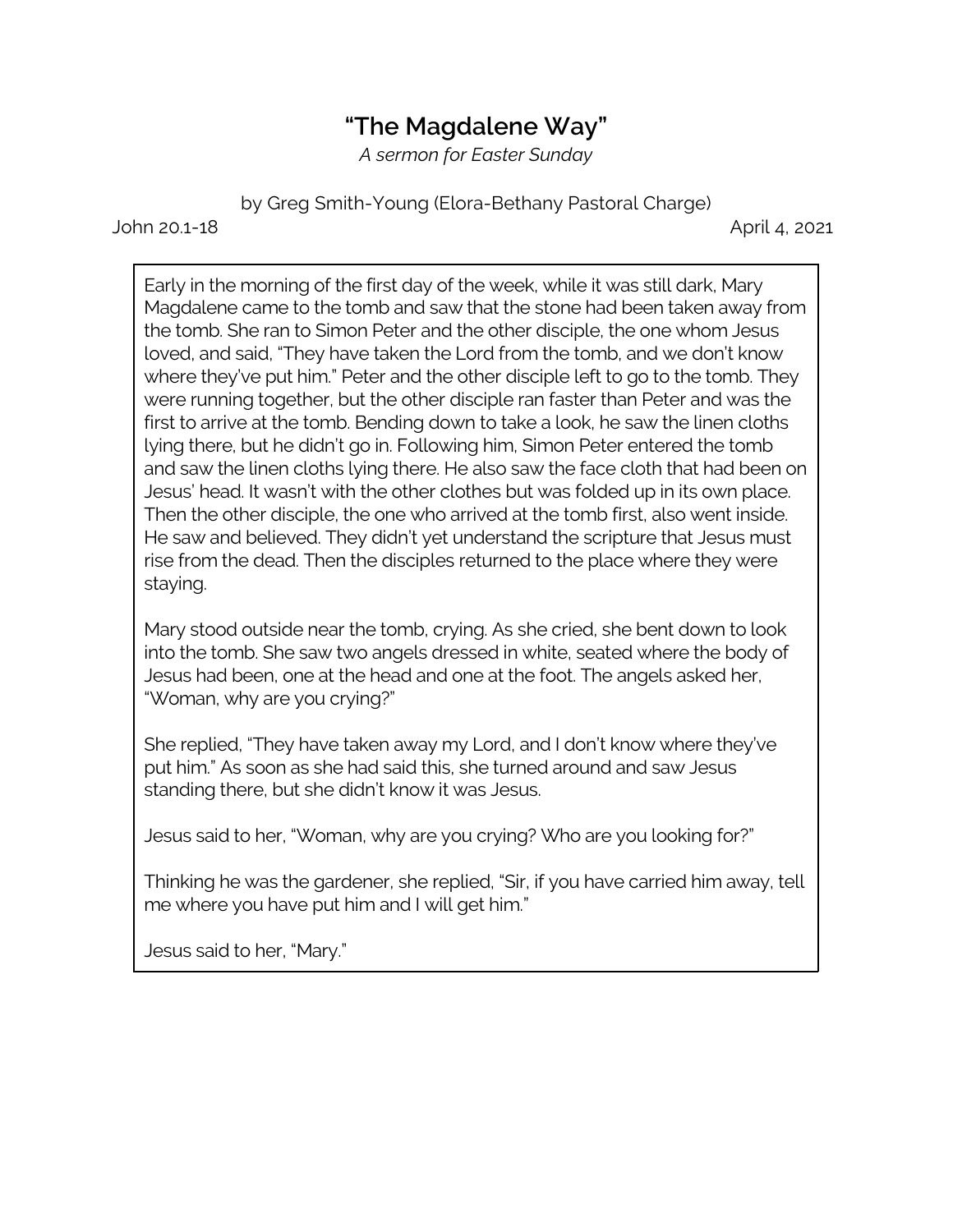She turned and said to him in Aramaic, "Rabbouni" (which means Teacher).

Jesus said to her, "Don't hold on to me, for I haven't yet gone up to my Father. Go to my brothers and sisters and tell them, 'I'm going up to my Father and your Father, to my God and your God.'"

Mary Magdalene left and announced to the disciples, "I've seen the Lord." Then she told them what he said to her.

Common English Bible

Do not look to Mary the Magdalene for wisdom about keeping a pandemic-safe two metres' distance. She didn't have to! A good thing too. In that moment, she had to be close to Jesus, to touch him, to hold him. And then — notice — to step back, release her hold, and embrace more than she could have ever imagined.

*Magdalene* simply means "from Magdala." It was a fishing town by the Sea of Galilee, Mary's hometown. Mary — *Miriam* — was such a common name in those days, you needed to add something to tell them apart. *Miriam, Jesus's Mom*. *Miriam of Bethany* (Martha and Lazarus' sister). *Miriam* — Mary — *of Magdala, the Magdalene*.

Maybe better, *Mary the Apostle of the Resurrection*. An "apostle" is someone sent on a mission. Mary was the very first whom Jesus sent to tell the news: "He is risen!" It was through this woman preacher that Jesus got the word out.

We'd be smart to be like the Magdalene. So let's learn from this *First Apostle of Easter*.

II

For starters, a Magdalene has to be with Jesus, even when all seems lost.

Jump back a few days, to the foot of the Cross. Most of Jesus' disciples had fled. The Magdalene stayed. As Jesus was dying, she was as close to him as she could get. As he was entombed, she was there too.

Then, after the Sabbath, as early as she could, Mary rushed to Jesus' tomb. Other women disciples went with her. $^1$  Realize that she expected nothing more than the

<sup>1</sup> The Gospel accounts differ about how many women went to Jesus' tomb that morning. The Gospel of John only talks about Mary, yet even it hints at the others when in 20:2 Mary reports "we don't know where they've put him."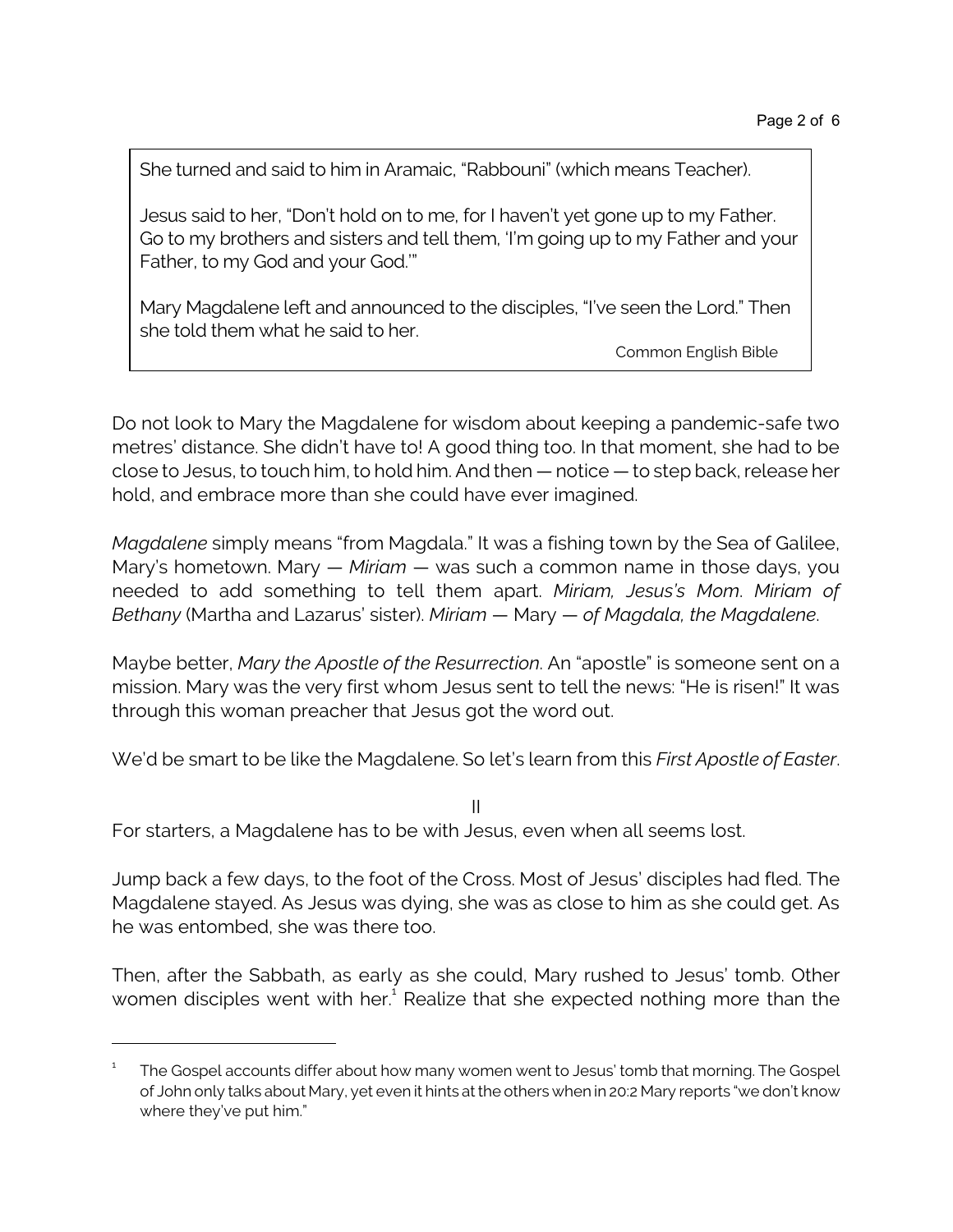honour of serving Jesus one last time. They were going to finish the burial process that had been left incomplete in the terror and rush of crucifixion day.

Another time much earlier, Jesus had — as is his way — said something that bothered a lot of people. Many who were following him heard it, and left. A few stayed, however, including the Magdalene. *"Where else would we go?"* they said. *"Jesus, you have the words of eternal life." <sup>2</sup>*

Even on that morning, when Eternal Life lay dead, the Magdalene had to be with him.

Even when God baffles us, seems to let us down, or seems absent, a Magdalene realizes that without God there is nothing. So though he is dead, Mary has to be where Jesus is.

Are you a Magdalene?

III

People have said a lot about Mary. Learned theologians soon got to saying she was a sex worker. They were wrong. They'd confused her with another Mary.<sup>3</sup> Mary of Bethany anointed Jesus' feet with perfume. They confused her with another woman who had earlier washed Jesus' feet with oil and her tears. 4 That woman was a "sinner" by reputation. They mixed all three of them up in their minds, and we got Mary Magdalene as she is almost always imagined: a sex worker whom Jesus had saved from that sinful lifestyle.<sup>5</sup> Of course, Jesus does give his time and saving presence to people of many sinful lifestyles, including us. He frees people from all sorts of bondage.

Here's what we do know about the Magdalene. She was a woman of some wealth, who with other wealthy women sponsored and supported Jesus. $^{\rm 6}$  He had freed her, from seven demons it says. We might describe it differently these days, but some sort of evil presence had a power over her. Jesus set her free.

<sup>2</sup> John 6:68-69.

<sup>3</sup> Mary of Bethany was the sister of Martha and Lazarus. She features in 3 narratives: Luke 10.38-42; John 11.1-46; John 12.1-9.

<sup>&</sup>lt;sup>4</sup> Luke 7.36-50.

<sup>5</sup> See [https://en.wikipedia.org/wiki/Mary\\_Magdalene#Legacy](https://en.wikipedia.org/wiki/Mary_Magdalene#Legacy)

<sup>6</sup> *"Jesus travelled through the cities and villages, preaching and proclaiming the good news of God's kingdom. The Twelve were with him, along with some women who had been healed of evil spirits and sicknesses. Among them were Mary Magdalene (from whom seven demons had been thrown out), Joanna (the wife of Herod's servant Chuza), Susanna, and many others who provided for them out of their resources."* Luke 8:1-3.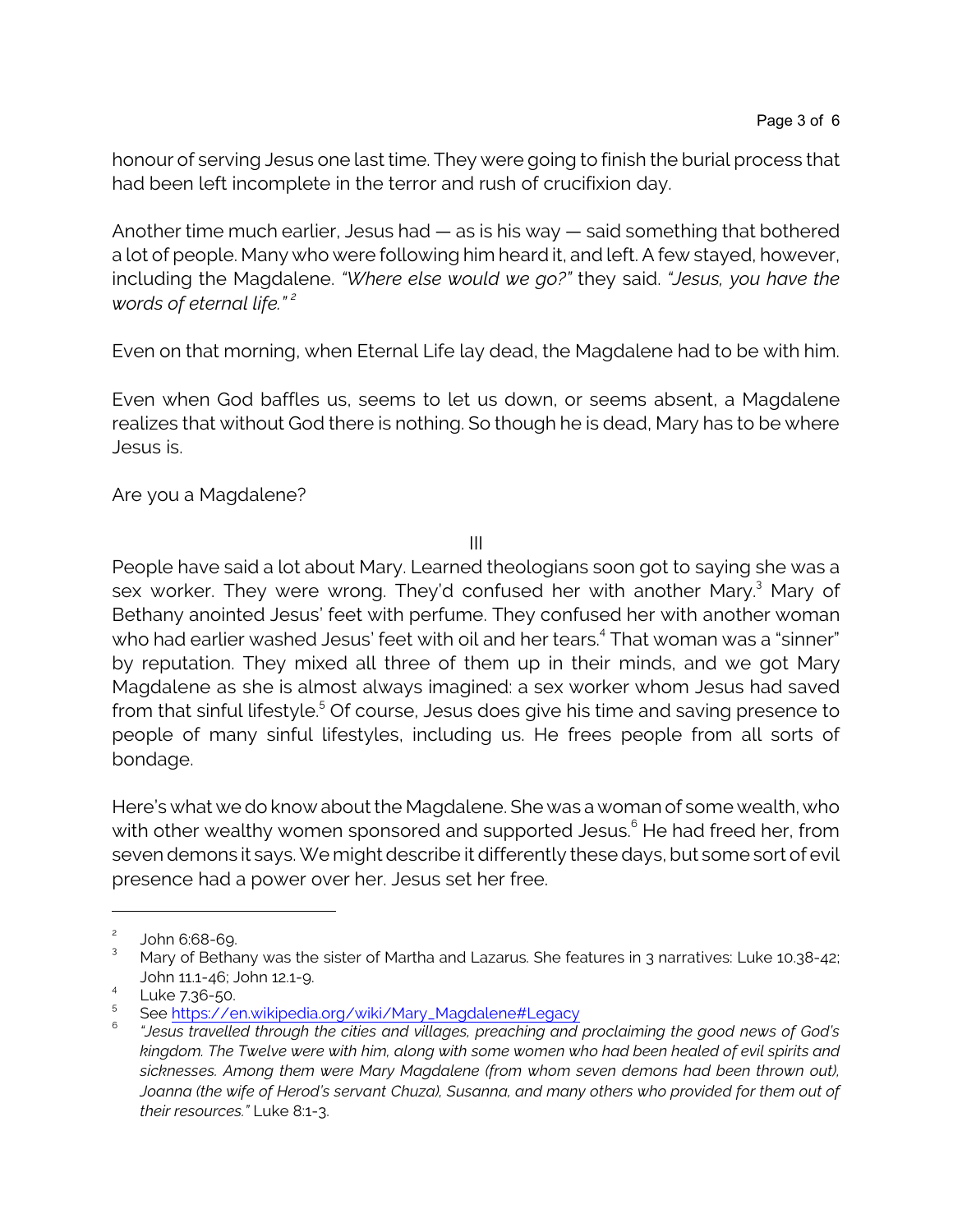A Magdalene knows how Jesus has saved them.

Are you a Magdalene?

A Magdalene turns.

Picture those maybe-two seconds it took. We start in despair. Death wraps around us. Even his grave where they'd laid his brutalized body has been violated, emptied of the One who had emptied himself for us. To the gardener: *"Where have you put him!"* It's a question, but more an accusation.

IV

Then, *"Miriam"*

The Good Shepherd, he knows his sheep, each of them. He calls each by their own personal name. The sheep hears, knows his voice, turns to him.<sup>7</sup>

The bend of history, all of our human awareness and understanding, each of our crushed hopes, all turn with her.<sup>8</sup>

For a little while longer, she is the only one who knows. The rest of the world, the remaining disciples, millions of beating hearts continue along their tried and untrue trajectories. A few go along merrily. Many, miserably.

None of the miserable nor the merry have any clue that the Magdalene is turning. Only she knows what's happening . . . until she gets the word out!

*Miriam*. Hear her name. And, in the spaces between the sounds, hear yours.

A Magdalene turns.

<sup>7</sup> John 10:3-4.

<sup>8</sup> Dale Bruner writes, ""In the one or two seconds this turn took, I imagine the world shifting ever so slightly on its axis and at about this turn's one-second midpoint trajectory, history, too, moved almost imperceptibly from B. C. to A. D. A second *before* this turn there is a woman in the deepest human despair in the agonizing presence of inconquerable death; a second *after* the beginning of this turn there is a woman in the deepest possible human elation — in the presence of the death-conquering Central Figure of history. The rush that must have come over this woman in her two-second turn is unimaginable. She is the first person, ever, to experience the personal presence of the Risen Lord. When she turned to him at this moment, human history took a turn to a responsible hope for the vincibility of death and, so, to the conquest of meaninglessness." Frederick Dale Bruner, The Gospel of John, A Commentary (Grand Rapids: Eerdmans, 2012), 1152.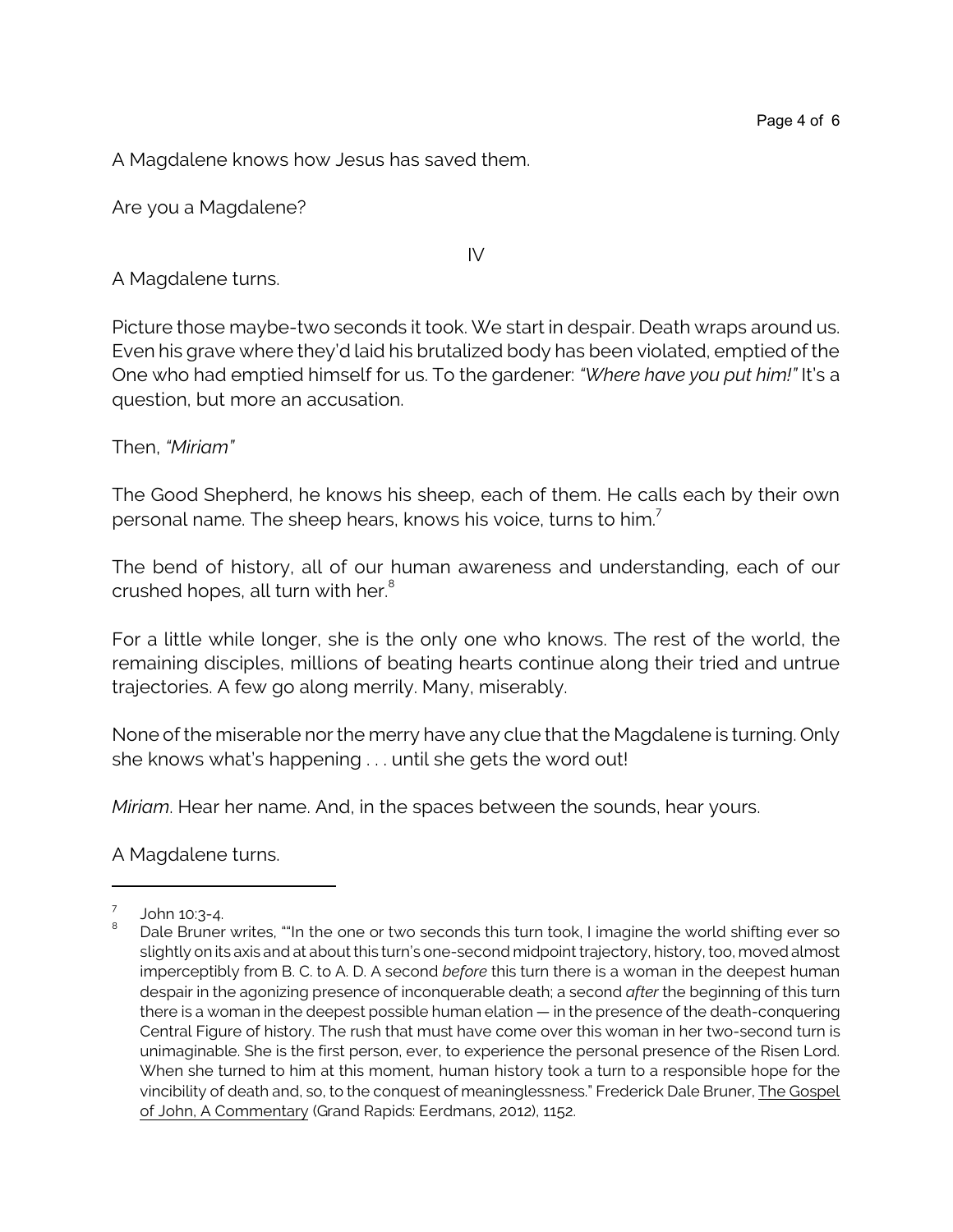Now we get to the "holding" part.

Many have taken it that Jesus says to her, "*Do not touch me!*" <sup>9</sup> What he really says is, *"Stop holding on to me."*<sup>10</sup> You see, she has been holding onto him. She has grabbed hold of him. Of course she has! He has let her.

Now Jesus needs Mary to let go. He has something important to say to her, something vital for her to do, and she will need to leave him to it.

In a sense, Jesus might simply be saying to her, basically, "Mary, you don't have to hold onto me to keep me from getting away. I'm not going anywhere, not yet. We'll see plenty of each other in the days ahead." Which she and all the other disciples did.

In another sense, we can see Mary as wanting to hold on to Jesus as he has always been. Of course! That's all he has been. Now, though, he is different. He has died. He has risen. He is soon to return to the heavenly reality of God, and so be present everywhere with everyone.

She has to let go of what was, so she can embrace this new, even more-full-thanbefore reality of who Jesus is and what he is doing.

VI

Does this help us imagine what, we really hope, we're going to be heading into soon? When we can hold again, we are going to want to grab hold of everything as it was before. Of course. There are many good things to grab back hold of.

Might we also need to be able to let go of some things we want to hold onto? Not because there is anything wrong with them. Rather, because there will be new things Jesus will want us to embrace. Things we have been learning. Things he will be showing us. New practices. New ways of being his People together. New ways of living for Jesus and with Jesus within our neighbourhoods and world.

We're going to need each other to imagine this and figure it out. We're going to need

<sup>9</sup> A week later, Jesus tells Thomas to touch his wounds. Why the difference between his commands to Mary and Thomas. Folks have come up many explanations. Some are reasonable, others fanciful, and still others are, frankly, extremely misogynist. See Raymond Brown's list of these in The Gospel According to John (XIII-XXI) (New York: Doubleday, 1970), 992f. However, since Jesus told Mary to stop holding on to him, there is no need to reconcile the two episodes at all.

 $10$  For a discussion of the grammatical issues, see Brown, 992-3, 1011-1012, and Brunner 1152.